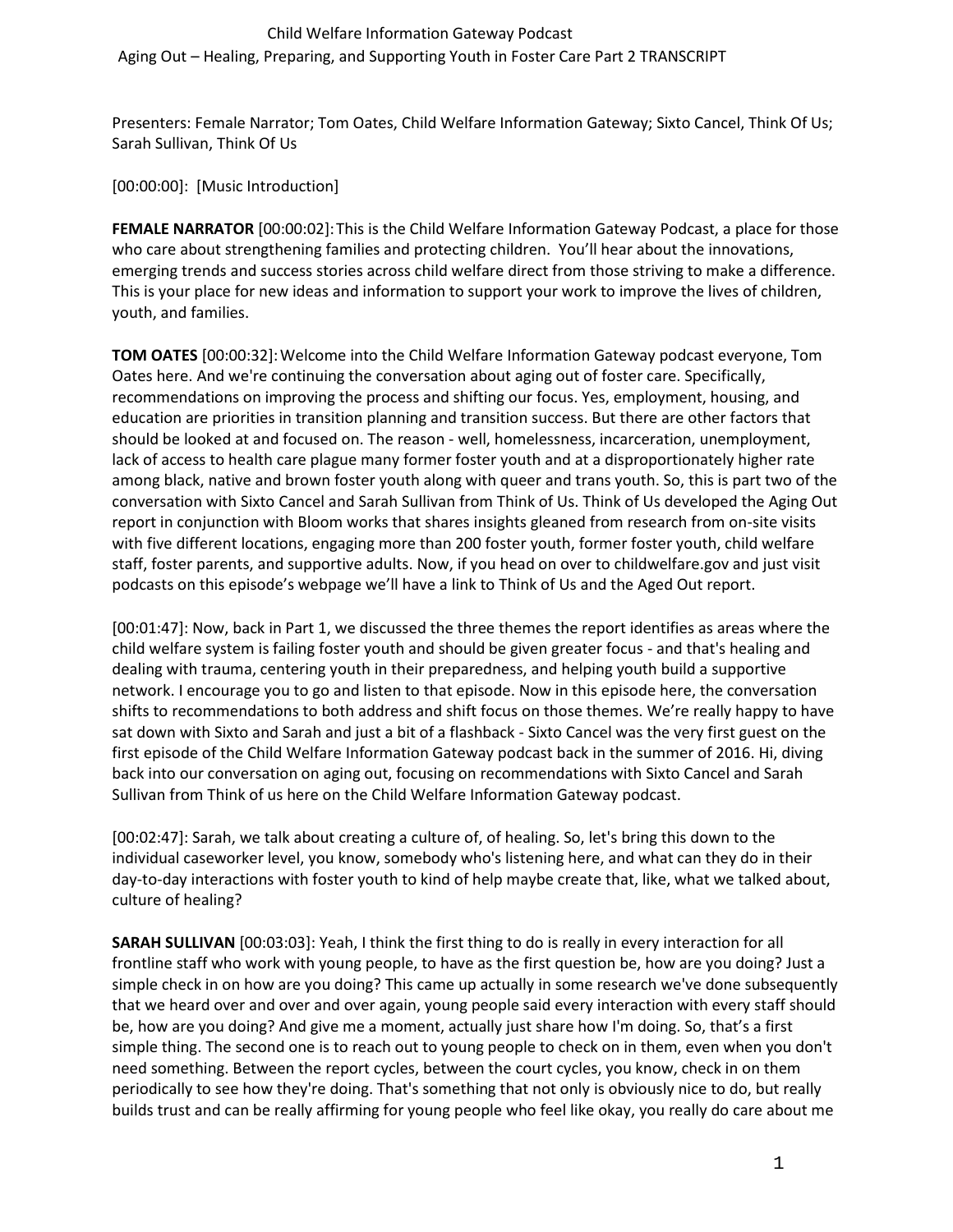more than just what you need to submit your report. And we all know that staff are very, very overworked and so it's not, it's not at all because, you know, people don't care like we get that people are, are, you know, have high caseloads and all of this - but we prioritize other things above the healing from trauma, those other things can come first. So, this is what really centering the healing from trauma could look like. It's looking like saying, hey, as my first question, I'm going to ask how you're doing, hey, in-between court report cycles and case cycles, I'm going to ask you how you're doing. That's really what centering it can look like even in a day-to-day basis.

[00:04:31]: And then while this next one will take structural changes - I think the case manager can be an important, and the front-line staff can be an important distributor of this is - it's really our vision right now, our working vision at Think of Us that young people could be presented periodically during the time and care with the lot, a long list of modalities they could potentially choose from to heal from trauma. Obviously, right now, we kind of bubble trauma up into mental health and foster care and pretty much just pursue psychiatric diagnoses with treatment, which are either through psychotropic medication or through talk therapy. Both, which emerging research is showing, are not always the best modalities for healing trauma. And we also talked to a lot of young people who don't love those modalities. So, you know, could we expand what the options are - because we know there are so many different pathways to healing trauma - and could we present those to young people and let them know what options might look like? Let foster youth engage with what's interesting to them and help, let caseworkers help shepherd them into those things which can be anywhere from pursuing a favorite, like exercise or sport, if that's one. Spending more time with siblings, if that's one, spending time in nature. All these things we heard from foster youth that they developed their own healing mechanisms and coping mechanisms outside of what the system offered - which was anything to one person really liked to take hot showers, others joined an anime community online. Another person found sleep to be like, really focusing on sleep to be very therapeutic. So, foster youth do find their own avenues to healing, but how could caseworkers actually support that by encouraging young people in those pathways that they're most interested in?

**TOM OATES** [00:06:14]: Demonstrating that it's a priority is kind of opening up the door that we, we understand healing, we accept healing, we promote healing - I think that can just go a long way. So, that's kind of at that caseworker level, but an agency itself, and Sixto, go, go ahead, ff we don't want to miss the point on that, that one-to-one interaction is important. Go ahead.

**SIXTO CANCEL** [00:06:38]: One thing I also just would love to mention is that, you know, unlike other forms of trauma, like if I was in a car accident, you know, every time I get near, what we see for some folks is that when you get near a big bang, it's startling and it's triggering, right. And so, the traumas related to these incidents, right, a smell, a big noise, a familiar environment. The trauma around being in foster care is relational. It is the experience of, like, being detached from your, your origin, right? Whether that was your biological mother and father, sometimes it's grandma - but it's that family detachment. And so, it's actually intimacy in the relationship that can be triggering. And then on top of that experience, the way that we inherited the system, which is if this placement doesn't work for you, if you don't fit in, if you misbehave too much, you're going to find yourself in a new placement after you just heard someone say three weeks ago, I love you, you're part of our family, you know, we're so happy to have you here. But then obviously that love wasn't strong enough, or what happened, is what goes through our brain when you find yourself in a new position.

[00:07:54]: So, every interaction then with the, with the frontline staff for me, is an opportunity to have one step closer towards healing because something has to offset the system induced trauma that will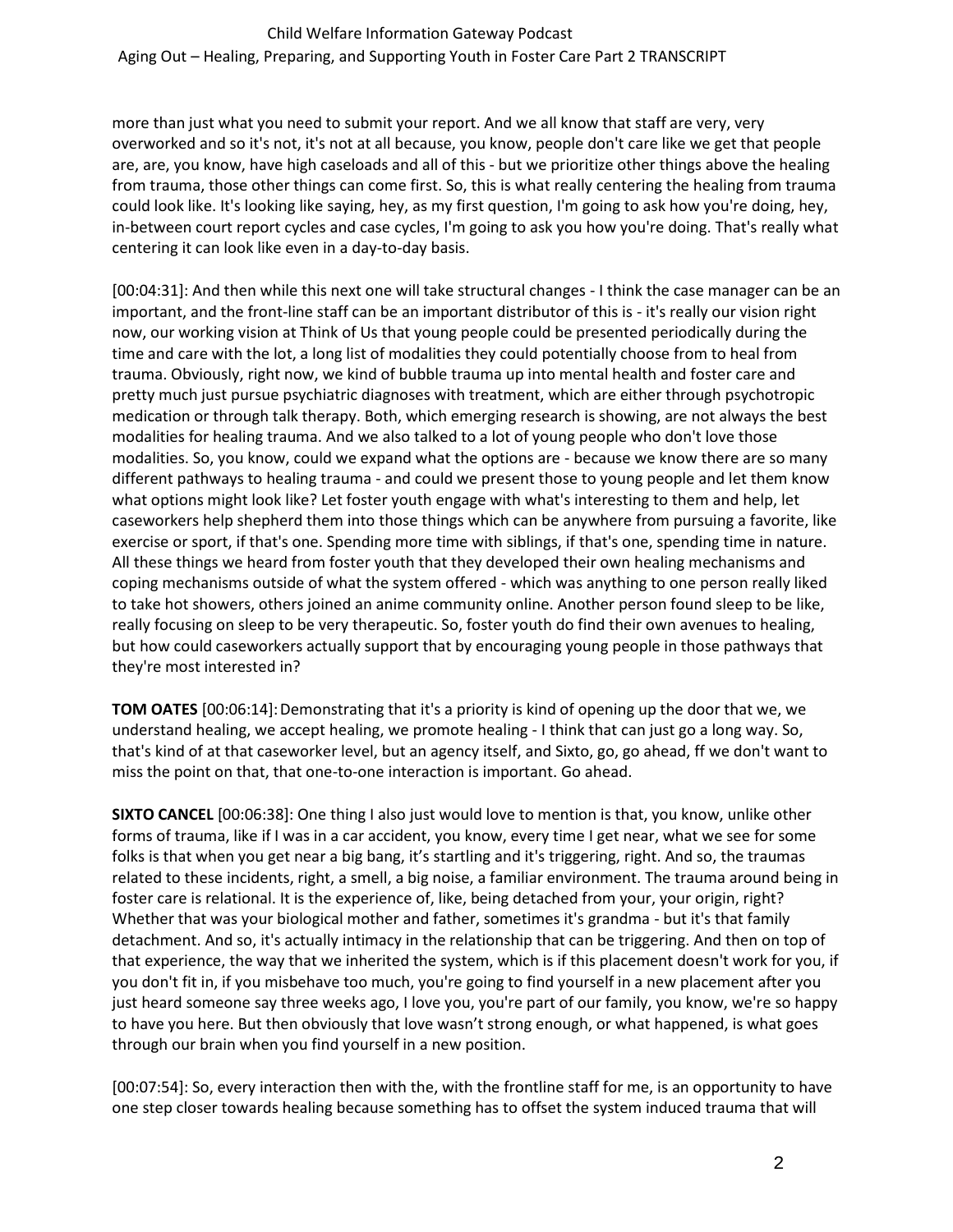occur and it will occur and it will be induced by the system because of the very nature of how the system is structured. So, if you have a frontline person who can understand you might be having a reaction - the appropriate reaction in many cases - to the traumatic experiences that you're having, you know what, you no longer hear their tone as an attitude towards you. You no longer decide that I don't know if they're worthy, or ready for that trip that we need, are taking the other young people on or that extra gift card that happens during Christmas, right? Like these are the things that are even more sometimes hurtful that young people will notice in the behavior of a frontline staff person. And actually some of the things that, you know, we have sometimes go through. It's easy to say they're bad people in this world and that's why they treat me this way. It becomes hard to accept. Why am I not good enough? And this person is not allowing blank to happen between us.

**SARAH SULLIVAN** [00:09:09]: And, Sixto, I think that's such a great point and I think that makes me think that really one of the primary, primary ways that frontline staff can be most useful here is really helping to decode the behavior with a trauma informed lens. To exactly your point, what we do a lot of times is that young people, so all foster youth have experienced trauma. Most experienced trauma before care. All experienced the trauma of removal of some kind. And then many foster youth obviously experience additional traumas once they're in foster care. So, all have experienced trauma and that will have to express itself in some symptomatic way, whether it's through behavior, or through a health issue or through relational issue, or through a social issue - it will manifest in some way. But what we tend to do, to Sixto's point, rather than healing the root cause of the trauma, we try to address those symptoms. And a lot of times we punish young people for displaying the very symptoms of trauma that to your point, Sixto, are actually normal responses. We should be concerned if they didn't express those responses to trauma.

[00:10:16]: And I'll give one very good example of how a caseworker could help is with running away. And now I think there's a lot to know and understand about why foster youth run away sometimes, but one very simple explanation is that the stress response is fight, flight, or freeze. You know, fleeing is one of the known stress responses. And I think having that in mind or at least top of mind when caseworkers are deciding how they're going to adjudicate - because a lot of times we'll, something like that will be met with a punishment when really, maybe that's exactly the time we should have an empathetic lens to saying, you know, what's really going on here, was a trigger just, was the young person just triggered in some way and actually this is an expression of the trauma. So, just building on what frontline staff can do, I think really having that, that empathetic lens and to really being well educated personally on how trauma shows up from young people will really help the young people they work with, I think.

**TOM OATES** [00:11:14]:So, with the caseworker level - and there's a lot and just, there's that mind shift and how a case worker can approach. What can an agency do, maybe to incorporate healing within its system or to foster that within those caseworkers, knowing that there's also a lot of turnover with caseworkers, as well? So, I'm curious to think, where can you start to create that culture of healing, you know, maybe within an agency versus within the individual relationship?

**SIXTO CANCEL** [00:11:41]: When I think about at the agency level, I think that's where you need leadership to say this is how we're viewing it, right? And so, to not reinforce the systematic kind of responses that say, you had this type of behavior or you reacted in this way, so the policy is going to equal that you can't do this, right? And so, we've seen that type of structure inside of an agency. The other thing I would say is that above the agency though, which is I think in order to really get at this problem, is that we actually had to fundamentally change what's feeding the agency. Which is, for many times we look at funding and like how to get services to young people, you need a diagnosis. You need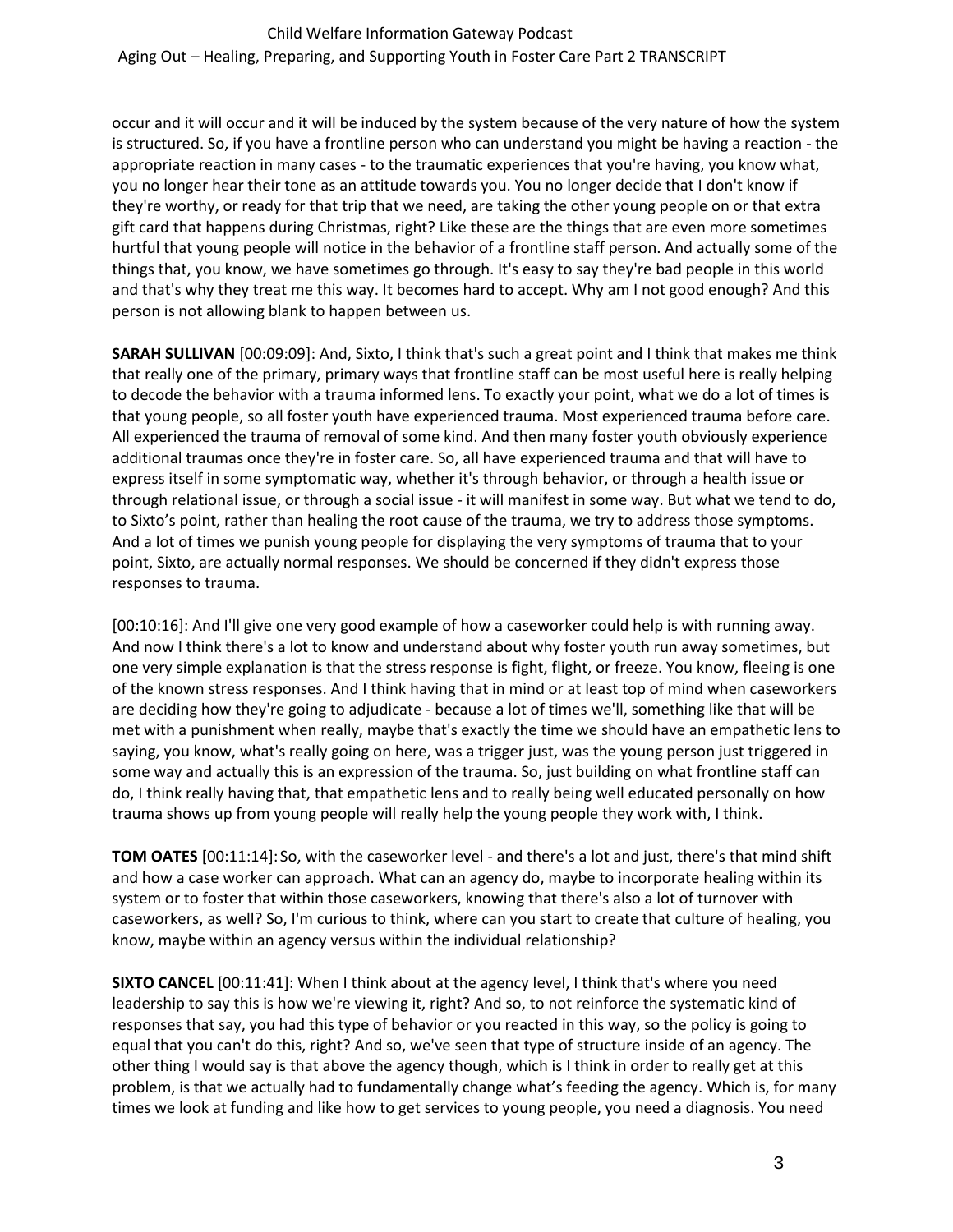to be able to say this is what this is so then that way Medicaid can reimburse for this service and then you have now the service available. So, if, to expect agencies and staff to kind of have this dramatic shift, it almost feels unfair to me because what actually the biggest monster here is that the way that I can get any type of - let me rephrase by saying, what seems like the biggest type of monster here is that the way that a lot of things are funded in terms of intervention for young people is that you have to be able to, be able to charge it to Medicaid. To charge it to Medicaid, you need a diagnosis. So, now we're pathologizing trauma. We are creating this, these diagnoses to be able to get people help. And that becomes, I believe some of the intergenerational cycles of saying, oh, you had a problem. And this is how we've now treated you and this is how we have now limited, limited you or have dealt with you, right as a system. And then that starts to trickle down from one generation to the next.

**TOM OATES** [00:13:30]:You start to take a look at, you know, where the system becomes a system, right, and it stops becoming relationships. And that's where, this is where unfortunately with something so large, checking the box becomes a requirement. And you guys talked about this when we very first started this conversation of kind of hacking bureaucracy, right? And so, there's, there's a good example right there. Along with this kind of, this, this, this, you know, I guess a triangle of relationships that can be in a youth's life are those supportive adults, right, those foster parents. And this goes back to an early part in the conversation of, hey, when I'm sad, just let me be sad. Right? So, the guidance that you would then give for those who are in a young person's life, be it foster parents, be supportive adults, be it somebody who's just, who's just there, right, who's present. How, how can these folks maybe help in terms of healing?

**SARAH SULLIVAN** [00:14:27]: Yeah, I think it's such a great question. And to Sixto's point earlier about how, for foster youth much of the core trauma, not all of it, but for much of the core trauma is around relationship. That literally being in a committed relationship to young people will help heal the trauma. So young, so supportive adults who stick around and show up when they say they're going to show up and do what they say they're gonna do - that is a way to help heal the trauma of relationships. So, that's just one. And you hear it from foster youth all the time, like they - and from staff - foster youth just want people who are going to stick around. And I think in some ways that's, that's why foster youth, I think and I'm sure, I'm sure many other people - but foster youth, I think sometimes test relationships because they want to know, are you going to be there or not, you know? And so, having those strong relationships is critical. So, that's one.

[00:15:21]: But then I think beyond that, you know, ways to help are really exposing the foster youth in your life to other potential modalities and encouraging the things in them that they're interested in. And I think, you know, that can look like a whole bunch of things. It can look like a sport that they're really interested in, or a hobby that they're really interested in and that can help, you know, build the capacity and the community that ultimately can help heal from the trauma. And then, I think, you know, strong adults who can open up and share about how they're, you know, doing self-care, how they have overcome the struggles in their life and share those things and be really, you know, be really strong adults for these young people and show what it looks like to overcome hardship. I think that those are great models and great ways that foster parents and supportive people can show up for young people.

**TOM OATES** [00:16:11]:There's a lot of ways and if healing starts, you know, I guess from the core, it's the first of the kind of three pillars that you guys addressed within Aging Out - it almost all starts with, with trauma and recognizing and healing. And there are those relationships and there's communication involved with it and that sort of moves to the recommendations for, for the, the idea of a youth centered or a youth driven plan. So, for those caseworkers where when they start thinking about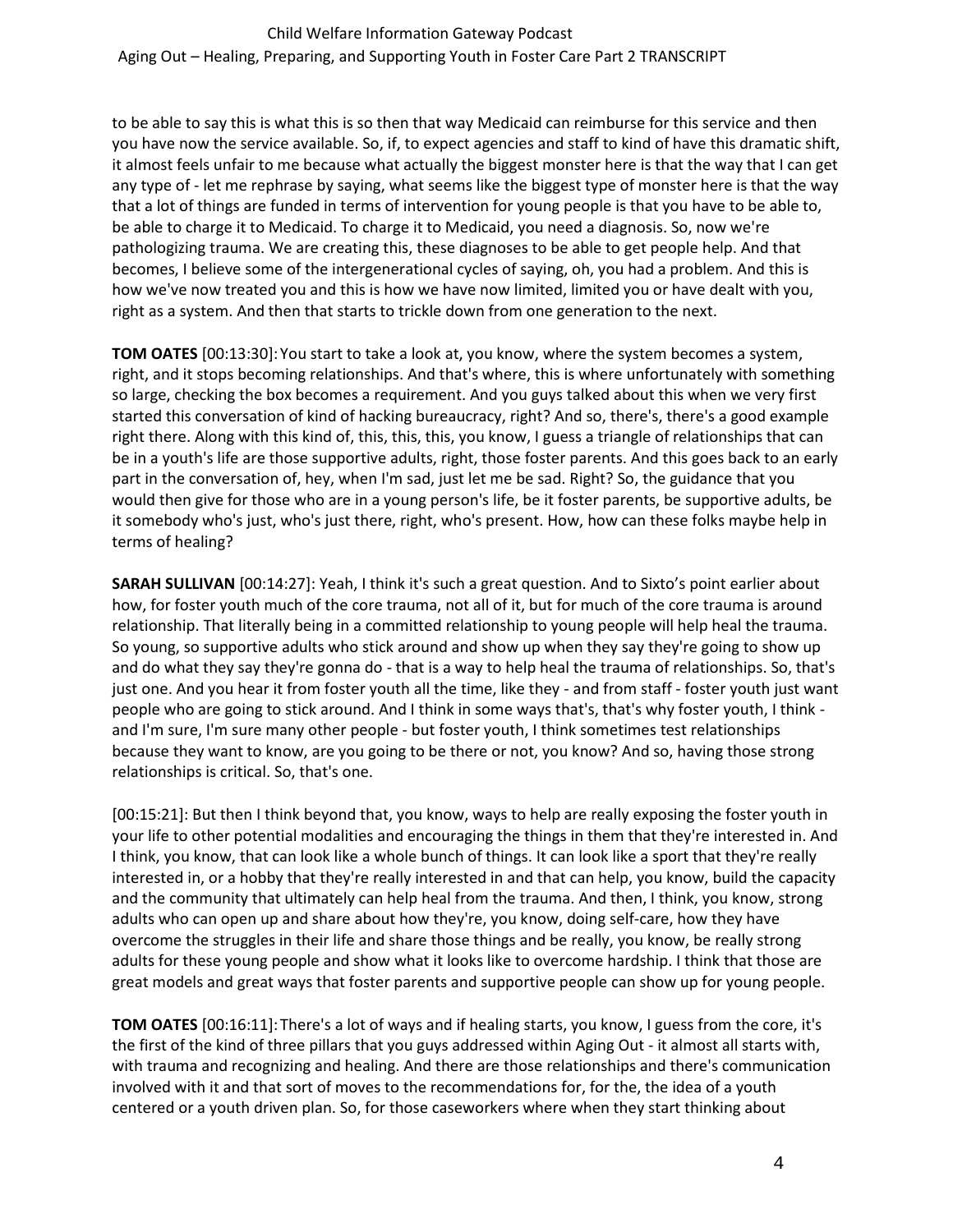# Child Welfare Information Gateway Podcast

Aging Out – Healing, Preparing, and Supporting Youth in Foster Care Part 2 TRANSCRIPT

preparedness, maybe what are some of the easy ways - and we talked about, you know, putting youth at the center - what are some of those easy ways to put youth in positions to kind of shape and drive and, you know, maybe chart their own path for preparation.

**SIXTO CANCEL** [00:16:51]: I think some of the things that come to me first is to have true authentic experiences, you need exposure. And so, I think we try to think about what are the easy ways. And I'm like, it's actually just hard work, right? Like and it's work that we by default have to make sure we're not being manipulative in it. Because the way that the system is set up is that if I wanted housing as the 19 year-old me, then I had to go to college. There wasn't an opportunity not to go to college because then there wasn't funding for me to do something else. So, and when I was going to college, what I was petrified by was the fact that I had went to a failing school. So, my writing abilities were very poor. And the chances of me actually failing out of college were very high because I was coming in with such a deficiency. And so, I was, you know, lucky enough to have that awareness and to work with people to say, let me go ahead and pick a college based on my writing abilities where they will actually work with me all the way through. You know, have the same teacher for a whole year and a half in English so that I can build that skill set up. But the reality is, is that that it's already a pre-destined track, right? And I'm all for young people going to college, but I think it's so important that when we talk about preparedness, we actually expose young people to a variety of different experiences that then they can actually have some real voice and choice around what is it that they want to do and they see fit for themselves to be able to do that.

**SARAH SULLIVAN** [00:18:24]: Yeah, and just to build on that, I'll also share that, you know, this is a capacity that we need to start building from essentially the time young people enter care. So, what happens too often is that we have a system where social workers and case managers do things for you. And then the moment you turn 18, you're supposed to know how to do them yourself. And a better way would be, could we, could we be building that capacity over time? And part of that capacity looks like helping you understand what you actually want and helping to advocate for what you want and to see that through. And so, easy ways that are also very affirming that we could be incorporating that all throughout the time and care is that Think of Us advocates for basically as soon as possible, the system asks the young person where do you want to be living and that at all times from first placement to placement changes, we always ask the question, where do you want to be living? And then we do everything in our power as a system to try to make that placement possible. And so, that's a simple way - I mean, it's a, it's a radical way - but a simple way that, that could start building the skills for preparedness. Because now you have a young person thinking like, oh, I could have wants, oh, I have agency. And now when we're getting 18, 21, it's not so crazy to think where do I want to be living now? Like, we've actually had the chance to think about it throughout.

[00:19:52]: And then, you know, obviously when it comes to the goals, we really need to provide openended ways for people to share their goals. Now, that all sounds good and great, but the trouble is the system doesn't always like what some of youth's goals are. And that's a real thing that we've got to sort out. And one good example of this is, as we know from the Midwest study and other studies like, a place where a large percentage of people go after they age out of care is back to the bio family. And we all like to think that that doesn't happen. But the research shows that we know it happens a good amount of time and foster youth aren't going to reveal - and let's say it's not even moving back, but let's just say they personally have the goal of having a stronger relationship or any relationship with family once they age out - they're not gonna reveal that goal if they don't think that goal is going to be respected and well met. And so, we're going to have to do some adjustment on our side to, if we really want to help achieve youth's goals that they're going to do when they turn 18 or 21 anyway, so we might as well help them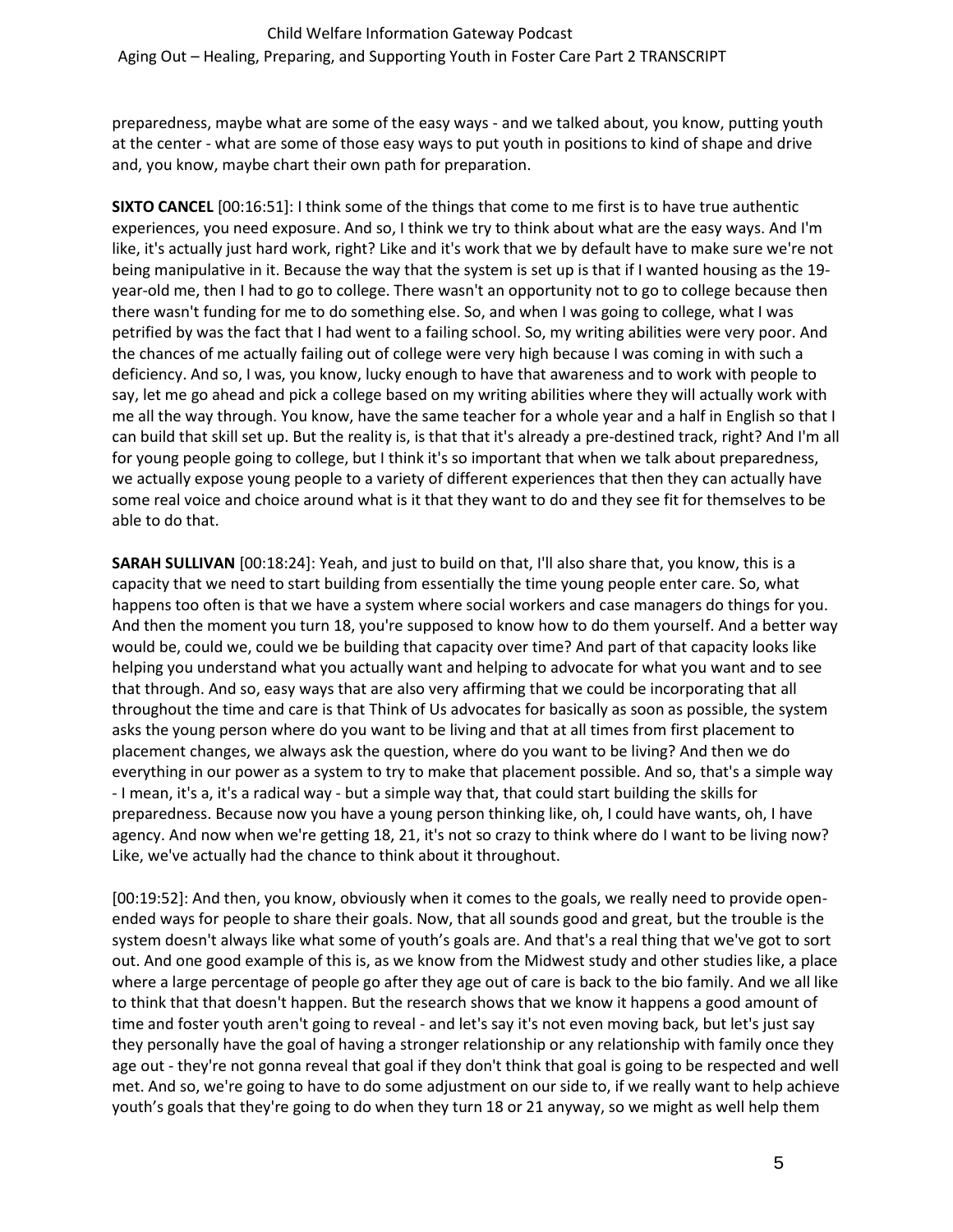be prepared for them, we're going to have to do some adjustment on our side to figure out how we're going to handle goals that young people, that the system will say that it doesn't like. And obviously this, you see a lot with other relationships where we see for youth and extended foster care, you know, the state get, will get to decide, get to approve the placement, where they live in order to get the EFC check for housing. But young people will live with boyfriends and girlfriends, significant others, and they can sometimes be denied their payment because of that setting. So, we're going to have to - if we really want to know how to help young people achieve their goals - we're going to have to be prepared to do some adjusting on, in some ways that we haven't budged before.

**TOM OATES** [00:21:45]:There's a big control aspect that falls under that and who's got the decisionmaking power? And, and you, you talked by giving a young person agency as maybe, as they're, maybe a little younger but giving them, kind of that, that understand, kinda flexing that muscle right, of using their agency and, and planning and looking forward. Yet at the same time, if you want somebody to flex that muscle, you have to give them the freedom to move, right? And so, there's a, that's a big control aspect and I'm not sure we'd get an answer for that yet, do we?

**SIXTO CANCEL** [00:22:18]: No, I don't think we have, I think we have the beginnings of something, right? So, when I think of this as like we now know that the climate says young people need agencies to have healthy development, to have healthy development. And when I think about the system, the system does have this power dynamic that came from, you know, just is rooted in a lot of colonialism, racism around there is a person who knows, who can fix your life, they can save you, right? The power dynamic that we've inherited causes this sense of control. What's reinforcing that sense of control, in my opinion, is the actual liability that's attached. So, the fact is is that what states have gotten sued over have been things like the over prescription of medication, too much movement. When there was someone who ran away and x happens, right? So, like what we've done is that we've, the way that systems are being held accountable is in lawsuits that then are attached to, okay, how much risk can we mitigate now? And so, if we saw more lawsuits, let's say around, we had poor outcomes for young people, period, right? Like, it's just unacceptable that we're aging out young people to homelessness. Then all of a sudden, I believe we'll start to see a shift in the system to go ahead and act differently. But I believe that's actually the wrong pathway when we're basing our system decision based on what is the liability that you can sue for because that's not incentivizing what's actually, what we know to be in the best interests of young people.

[00:23:56]: And so how do we actually move away from a system that is compliance driven? That is, that will shift when it is the power of the courts intervening in that way. How do we actually see system transformation when we actually are saying, okay, there's new science, new understanding around healing, new understanding around trauma. And let's go ahead and try to shift to these types of models.

**TOM OATES** [00:24:16]:That's a shift that's clearly going to take a lot of effort, a lot of energy, you know, a lot of time, and then rinse, wash, repeat, have those same conversations and, you know, start to point to the evidence of what works. Guys, I want to shift to that third pillar and think about moving recommendations, moving forward to when we talked about identifying supportive networks and helping engage youth to identify and maybe leverage some of those. You had mentioned a little bit in terms of the questions to be asked or how to help a young person identify what is a, who is a supportive adult in their life. So, what are some of those other techniques or questions that case workers may be able to, to use easily when they're thinking about mapping out somebody's supportive network?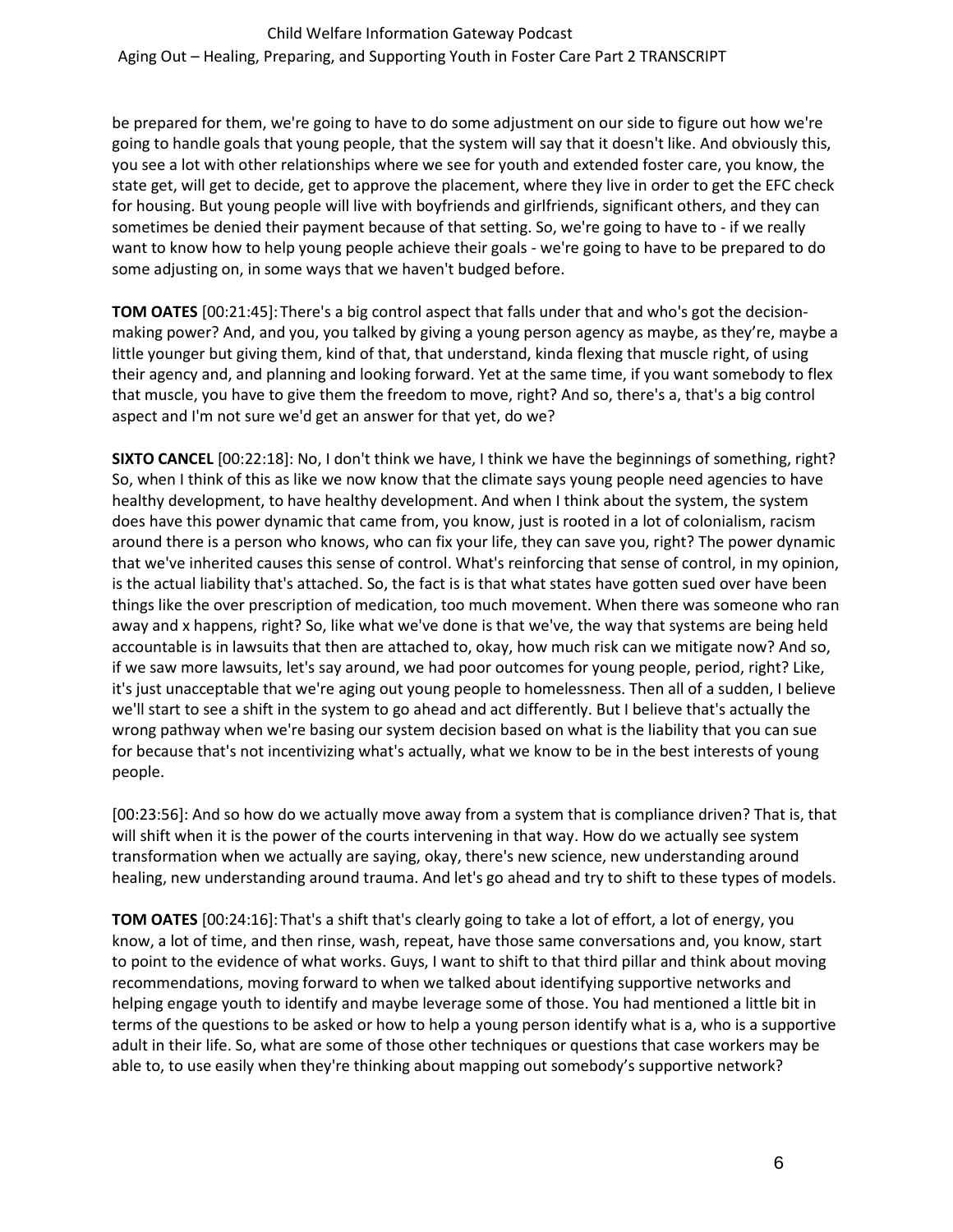**SIXTO CANCEL** [00:25:02]: The first thing that comes to mind for me is it is your relationship with that young person. If the young person cannot trust you, there's no way in hell they're about to trust you with what might be causing them anxiety around their connection to someone, right? And so, that's the first thing I would say. The second is going to be the relationship and the experience that the young person's having with the system. We heard from so many young people that they literally just don't trust the system to be interacting with the adults in their life. What are you going to say about me? What's going to happen to them? Are they going to get an investigation now? What bad things might they, what bad things happen to them too. And so, I think, when I think about a worker who's asking themselves, how do I reveal, you know, get this young person to reveal, I think the first thing is like, what is your relationship? How do you show up in the world for them? And then for what purpose are you going to try to engage their supportive adults? Because if it's just for the purpose of placement, we know that that may not be the best. But are you going to do everything in your power just to make sure that there's connection, that there is opportunity for engagement that doesn't have that alternative motive. Because one thing that people who are in that flight, freeze, or fight mode can sense is when there's like an alternative motive, we're always looking for it.

**SARAH SULLIVAN** [00:26:27]: Yeah, I think those are great points and, you know, one quote that really just is kind of seared into my memory and I think for many of my teammates, too is someone who told us you know, foster youth will exit care with fewer relationships than they came in with. And you just think, man, if this whole thing started because of a breakdown in relationships - that's how, that's ultimately why we got into foster care, there was a breakdown in relationships - how could it be that at the end of it, you could have fewer relationships coming out than coming in. And so, that guides some of our thinking around it. And what can someone do, what can a case manager do, what can the system do? The first thing is to - from as soon as the young person enters care, the moment they enter care we should be engaging with the supportive people in their lives. It can't be a downstream, oh, when you're turning 18, it has to be as soon as you turn, as you enter the system a goal of the system needs to be, how can we help maintain and strengthen your supportive relationships for the duration of time that you're in it.

[00:27:26]: So, it's having a conversation with young people, who do you want to make sure we're prioritizing having a relationship with? And yes, that has to do with what you, here, the amount of truths you get will have to do with the nature of the relationship, but start with what you get and then work with helping to strengthen and maintain those relationships over time and have periodic check-ins about how those relationships are going. Then we got some really good tips from one of our sites around how you actually contact - let's say you're a social worker contacting one of those supportive people - what we heard is a huge takeaway is you don't want to scare them away because a call saying hi, I'm from CPS and this person just get came into care and they say that they know you is a good way to get hung up on is what we've been told. So, what you want to do is not start with and not assume that all supportive people have to be a placement option, to Sixto's point, but start by saying, hey, do you know extended family members in this young person's life? Hey, do you have, we were told to ask for things like a photo album or photos. Sometimes young people don't have mementos and things like that from, once they get into foster care.

[00:28:31]: And so, having the supportive people to help with things like that can be really useful. Start with those smaller questions. Because, because the system is so interested in permanency - for good reasons we understand - they will often only engage with these kinds of people if they think it can be a placement. So, don't only be interested in supportive people if they can be a placement, supportive people can play a very important role in young people's lives, even beyond placement. And - not that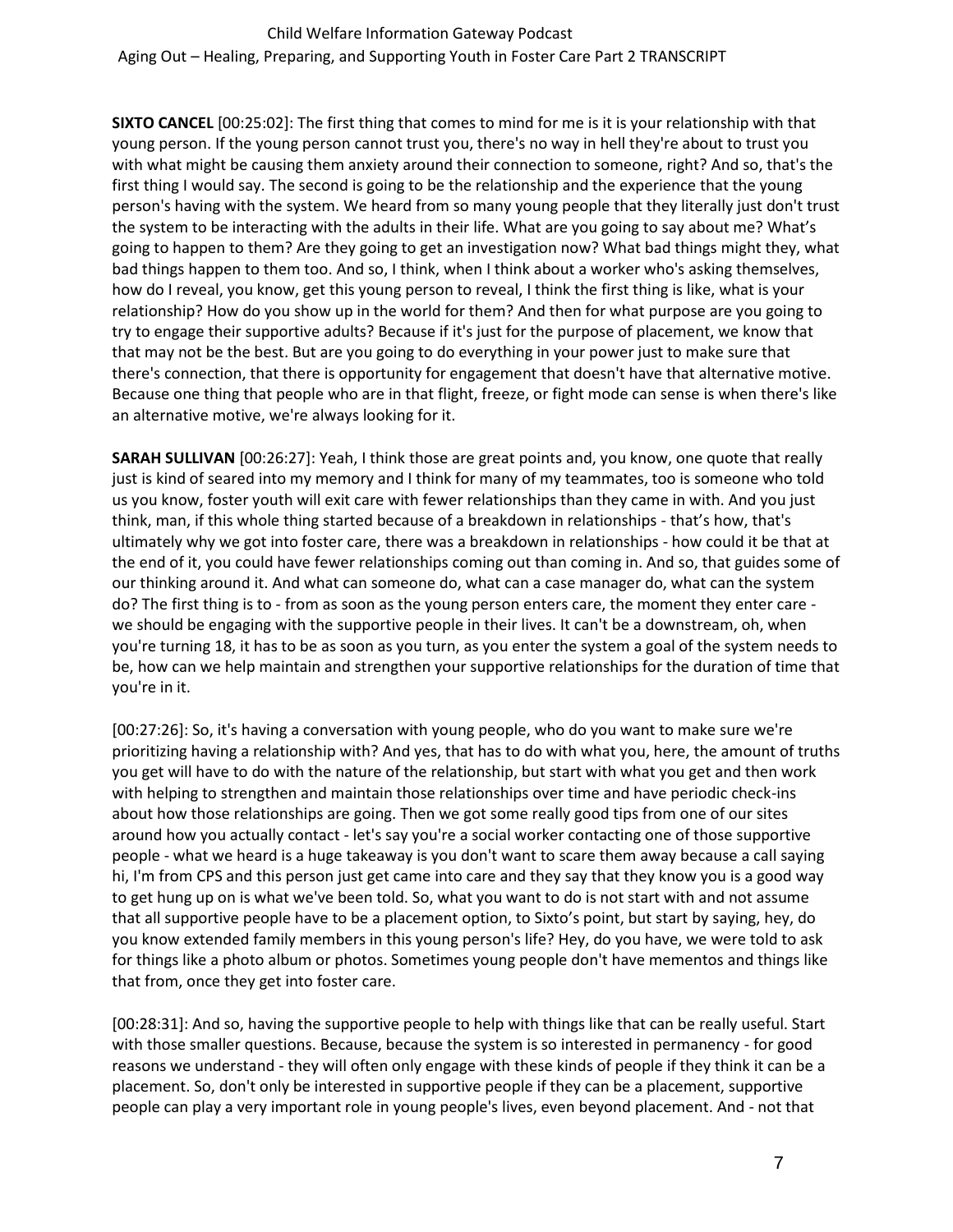this should be the intention - sometimes supporting those relationships over time can help that develop into a placement. So, it could actually also be the long-term placement goal sometimes. And then I would just say again, periodically throughout the time and care, revisiting that because if the young person is in care for a long time, they will also be developing new relationships with a teacher, with a coach. And so, how can we be nurturing and supporting those relationships even as they meet new people during, during their time in care?

**TOM OATES** [00:29:27]:Guys, I appreciate you guys diving deeper into kind of these tangible recommendations really because we'd been, and the great thing about them is we're talking about actions or behaviors, right? Things you can change your behavior tomorrow. You can ask those questions tomorrow and it doesn't cost anything and normally it doesn't take up any more time than, than somebody's already applying. But we, we do have I'm sorry, Sarah?

**SARAH SULLIVAN** [00:29:52]: Well, I just, as you were speaking, I just thought of one other idea that might be useful too, which is, I think, you know, when we talk about it this way, it can sound like, oh, for a social worker, this is just one more burden, this is like I'm already overworked, I have so much to do like, now I've gotta maintain all of their supportive relationships, too, like that's a lot. But one way to think about it is that actually we could bring in these supportive people to pick up some of the slack and actually help with some of the needs of young people. So, in that way the social worker maybe doesn't have to be the one to write the resume with the young person. The social worker maybe doesn't have to be the one to go to the DMV and get the license. But, if we can engage a supportive person - a coach, an aunt or uncle, you know, a best friend's mom - if we can engage people like this and they could help with the resume, they could help with the license, that actually could relieve pressure and burden off of social workers and then have the long-term benefit of once you meet that 18, 21 milestone and the social worker goes away, I've actually had a chance to develop the relationship with the supportive person in a way that maybe I can lean on them after 18 or 21. So, I just wanted to share that as another perspective.

**TOM OATES** [00:31:04]:Yeah, it's not always saying that every supportive person has to be a placement option. But everybody can play a small role in somebody's team, right? And, you know, everybody's got, picking up, not necessarily picked up the slack, but just being there at a certain moment, right? And then that starts to create a, create this thing of, hey, we're all in this together and hopefully that can build some trust over time that, hey, just want you to, you know, be able to be there for one moment here, one moment there, but then, then we're all in this together with a much more of a, it's less adversarial, obviously.

[00:31:39]: So, where I was, where I was going with, with the idea of, of really behaviors or actions - yet, we are at a point as we're recording this, in the spring of 2021, there are some short-term available Chaffey funds. And so, I'd offer for you guys to think of any other recommendations about those funds or maybe other available funds that maybe jurisdictions can leverage to maybe develop some better outcomes for youth aging out. Is there anything that pops into your head about taking advantage of some funds available and how you'd best apply them?

**SIXTO CANCEL** [00:32:15]: Some of the things that come up to me is when I think about Chaffey funds, I think of two buckets. There is the bucket of Chaffey funds that traditionally have been allocated to the states and there's the bucket of Chaffey funds that the Congress just approved. And the intent of this second wave of money was to be direct cash payments, for the most part and some supports, send some support to young people. And the reason I mention that is because I think it's important to note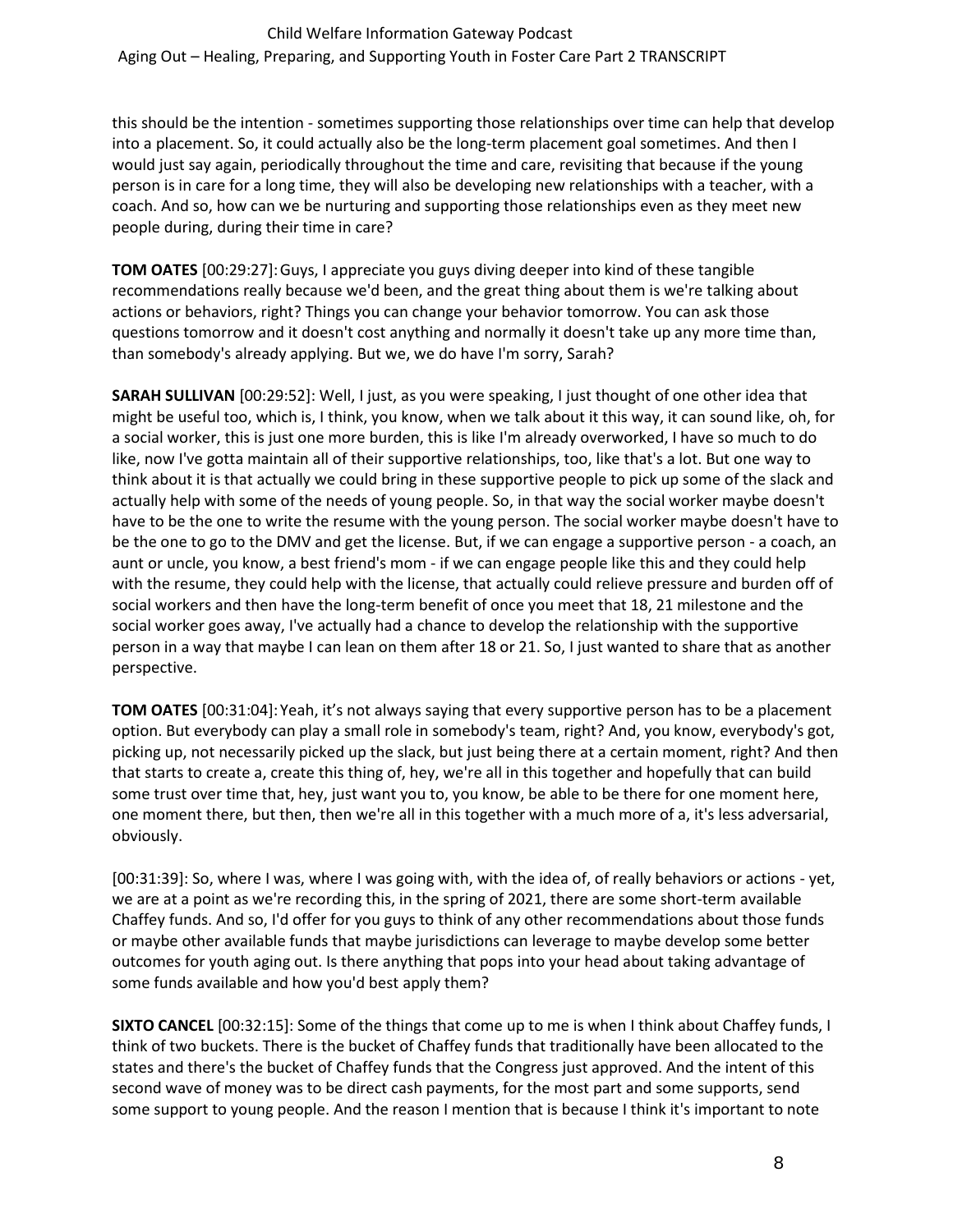#### Child Welfare Information Gateway Podcast

Aging Out – Healing, Preparing, and Supporting Youth in Foster Care Part 2 TRANSCRIPT

that some relief money is needed to help young people literally solve their situation. But for more of the long-term goal of what Chaffey was created for, I think that I literally go, like literally I think of how is it that Chaffey dollars can be used to really fuel those developmental experiences?

[00:33:40] When I was 18, I had by the age of 18, I was a senior in high school and I had spent literally all four years of high school in the asset development program, learning how to buy a car, learning how to rent an apartment, doing all the PowerPoints with the pizza every single month. We are here, here we're doing it. And then I saved money all through high school and it was time to buy a car. And then it was the funniest thing ever. My worker was like, oh no, I don't think you should get a car. And I was just like wait, no, I know unprepared because you've spent four years teaching me month after month, pizza after pizza that I, like how to get a car. And so, I was like, I'm going to go get a car and I did it. I went and got myself a car, I went got the insurance, I pulled all the strings I needed to pull to just do it myself because the system had trained me. And so, when I think of the importance of these dollars, I think that those developmental experiences are critical because what I needed as the 18-year-old high school senior to have a car is exactly the right amount of responsibility at that time for me to be able to be ready to then the next year, live in my own apartment.

[00:34:18]: And so taking care of that car, realizing how things got broken and things came up and making the choice around it and how I almost screwed up, right, like and bought the wrong car - was the foundation for me to be able to go ahead and be living on my own and have that incremental stepping stone to more responsibility.

**TOM OATES** [00:34:39]:Sixto Cancel, Sarah Sullivan. I, I cannot thank you guys enough. One, for spending the time with us here. But for what you've done to dive into, I guess what, what originally started as an app to navigate the system and now turns into a map to hopefully reform the system. I thank you guys so much. Want to remind everybody, if you head to this episode's page and you can check out the Aged Out report and look at the work that Think of Us is doing. Sarah and Sixto, thanks again and we appreciate your time. Thanks for your energy, your passion, and your expertise and sharing it with us here on the Child Welfare Information Gateway podcast.

**SARAH SULLIVAN** [00:35:20]: Thanks so much for having us.

**SIXTO CANCEL** [00:35:22]: Truly an honor.

**TOM OATES** [00:35:24]:So, if you haven't, I encourage you to check out part one of this conversation where the insights regarding healing and dealing with trauma, centering youth in their preparedness, and helping youth build a supportive network are discussed. Now again, this is not to say employment, education, and housing aren't important, but the relationships and the emotions should be focused on, as well, to help support a more successful transition. We'll have links to the Aged Out report along with other resources supporting youth in transition on this episode's webpage, just head on over to childwelfare.gov, search podcasts, and you'll see this episode's page along with webpages for all the episodes of the Child Welfare Information Gateway podcast. Hey, a reminder to just visit childwelfare.gov when you're looking to find information, best-practices, reports, contact information, resources for yourself, for your peers or the families that you work with. Now, these are vetted and relevant resources free of charge and approved by the Children's Bureau, all designed to help those within or connected to the child welfare field. Thanks again to Sixto Cancel and Sarah Sullivan with Think of Us. And of course, thanks to you for joining us here on the Child Welfare Information Gateway podcast. I'm Tom Oates. Have a great day.